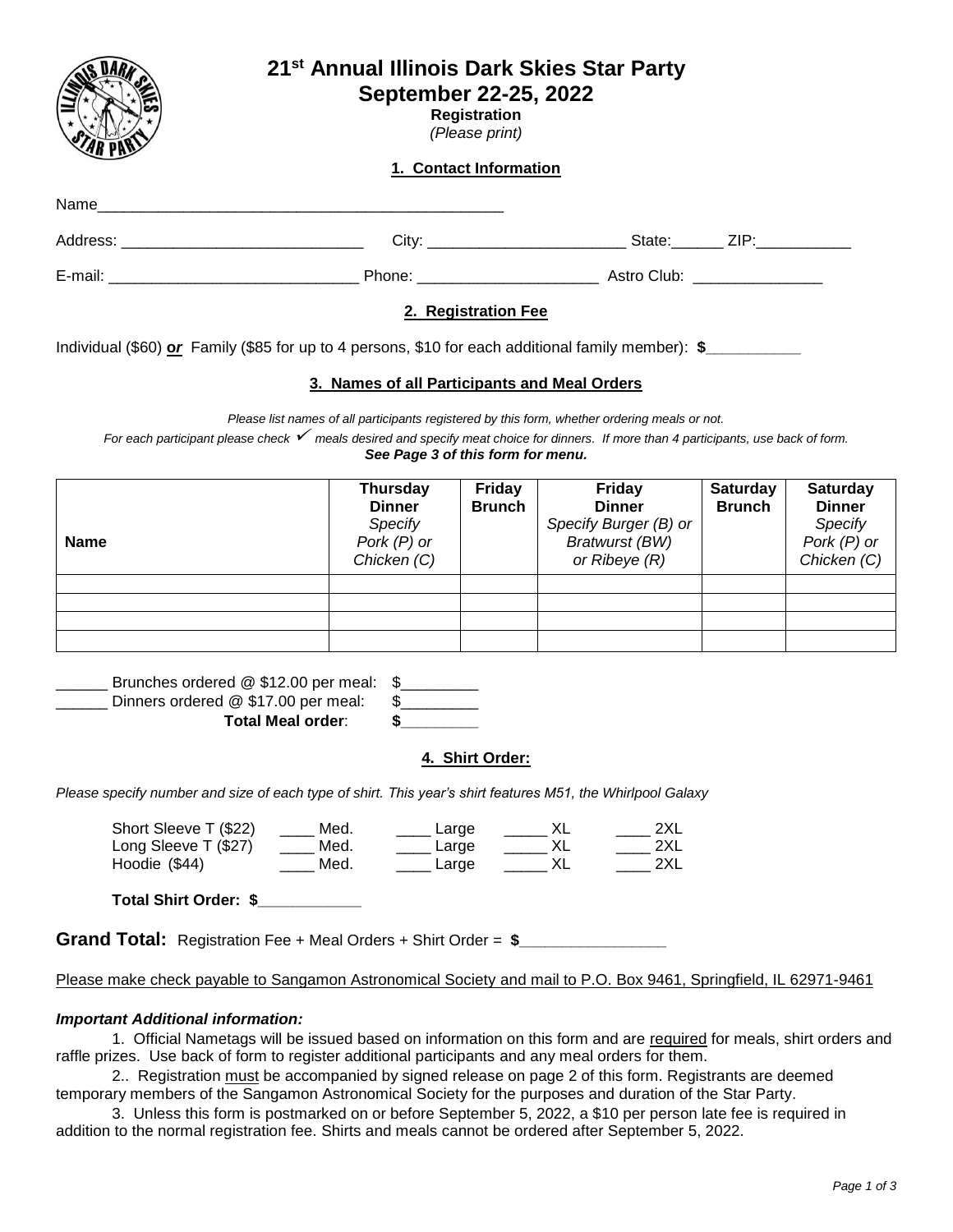# **Release And Indemnification Agreement**

By my signature below:

1. For myself and on behalf of my family members listed herein, I hereby release the Sangamon Astronomical Society and its agents and members, and the State of Illinois Department of Natural Resources and its agents and employees, from any and all liability for injuries or damages to persons or equipment sustained at or occasioned by participation at the Illinois Dark Skies Star Party,

and

2. I agree to indemnify and hold harmless the Sangamon Astronomical Society and its agents and members, and the State of Illinois Department of Natural Resources and its agents and employees, from any claims made by or on behalf of my family members listed on this registration.

**Signature** 

\_\_\_\_\_\_\_\_\_\_\_\_\_\_\_\_\_\_\_\_\_\_\_

\_\_\_\_\_\_\_\_\_\_\_\_\_\_\_\_\_\_\_\_\_\_\_\_\_\_\_\_\_\_\_\_\_\_\_\_\_\_\_\_\_\_\_\_

Date